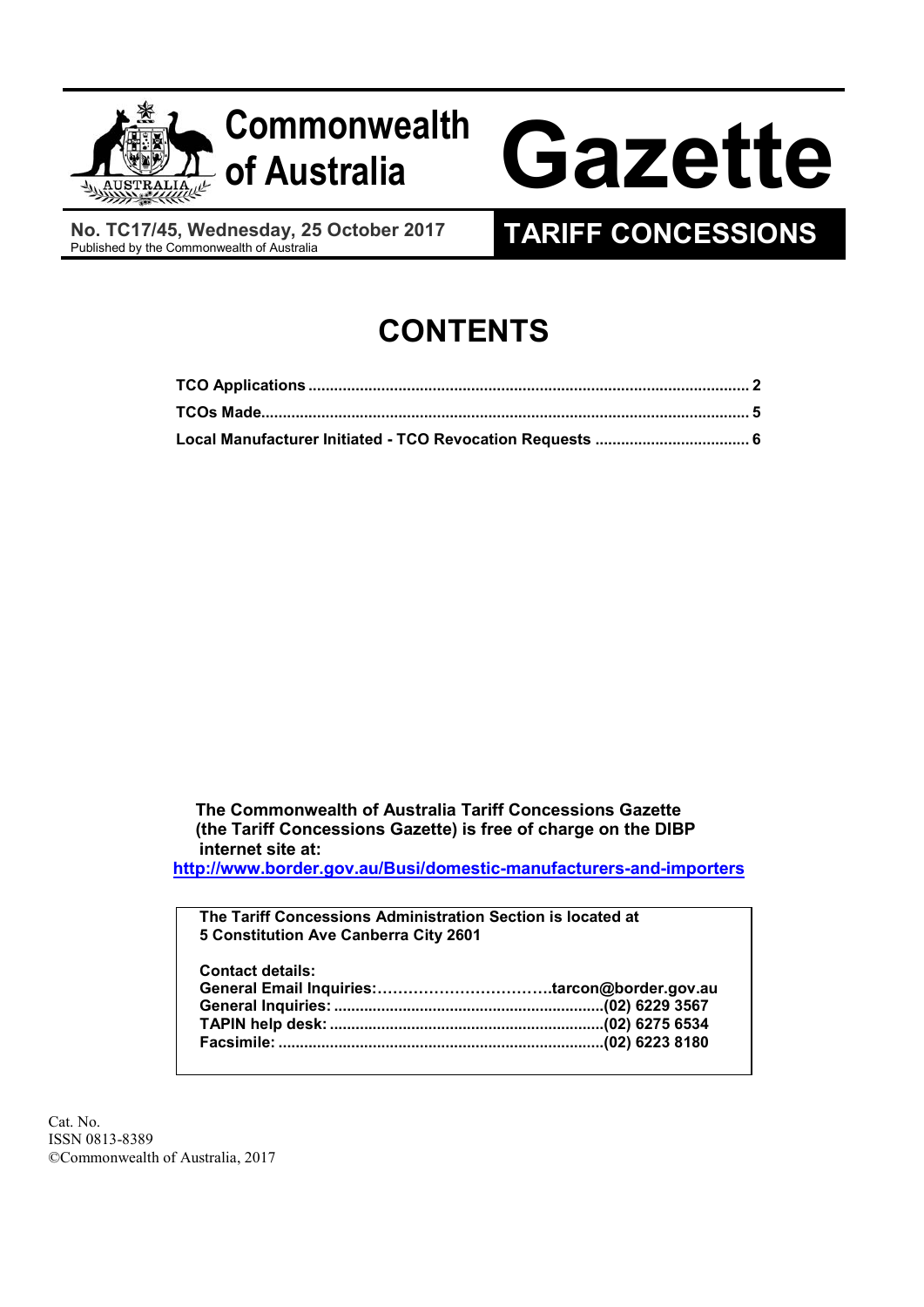## CUSTOMS ACT 1901 - NOTICE PURSUANT TO SECTION 269K(1) - APPLICATIONS MADE FOR TARIFF CONCESSION ORDERS

Applications have been lodged for Tariff Concession Orders for the goods described in the following TABLE.

 Australian manufacturers who wish to contest the granting of a Tariff Concession Order for the goods described are invited to lodge a submission in writing in an approved form. Submissions must be lodged within 50 days of the date of publication of this Notice.

The operative date (Op.) and TC reference number follow the description of goods.

Objections to the making of TCO submission forms are available at

# http://www.border.gov.au/Forms/Documents/b444.pdf

Contact: Email tarcon@border.gov.au

THE TABLE

| Description of Goods including the<br>Customs Tariff Classification |                                                                                                                                                                                          | Schedule 4 Item Number<br>General Duty Rate |  |
|---------------------------------------------------------------------|------------------------------------------------------------------------------------------------------------------------------------------------------------------------------------------|---------------------------------------------|--|
| 3808.91.90                                                          | REPELLANT, MOSQUITO, including ALL of the following:<br>(a) dispersing element;<br>(b) insecticide mats;<br>(c) piezo ignition;<br>(d) carry bag<br>Op. 02.10.17<br>Stated Use:          | 50<br>$-$ TC 17104020                       |  |
|                                                                     | Mosquito repellant for use on camping gas canisters                                                                                                                                      |                                             |  |
|                                                                     | Applicant: MAYO HARDWARE PTY LTD                                                                                                                                                         | 5%                                          |  |
| 3808.92.00                                                          | FUNGICIDES, suspension concentrate, having a basis of mancozeb<br>Op. 05.10.17                                                                                                           | 50<br>$-$ TC 17104900                       |  |
|                                                                     | Stated Use:<br>For the control of leaf spot and suppression of other diseases                                                                                                            |                                             |  |
|                                                                     | Applicant: UPL AUSTRALIA LIMITED                                                                                                                                                         | 5%                                          |  |
| 3926.90.90                                                          | PIPETTE TIPS, LABORATORY, plastic, whether OR not carbon<br>impregnated, with OR without ANY of the following:<br>(a) filter;<br>(b) tip holder;<br>(c) tip holding rack<br>Op. 27.09.17 | 50<br>$-$ TC 17102646                       |  |
|                                                                     | Stated Use:<br>As attachments to pipetting machines, for transferring and/or<br>filtering laboratory fluids                                                                              |                                             |  |
|                                                                     | Applicant: QIAGEN PTY LTD                                                                                                                                                                | 5%                                          |  |
| 4009.22.90                                                          | HOSES, flexible, including ALL of the following:<br>(a) inner rubber hose tubing;<br>(b) stainless steel braiding hose outer cover;<br>(c) hose connector,                               | 50                                          |  |
|                                                                     | with OR without nylon braiding<br>Op. 27.09.17                                                                                                                                           | $-$ TC 17103049                             |  |
|                                                                     | Stated Use:<br>To provide a conduit between gas supply and usage                                                                                                                         |                                             |  |
|                                                                     | Applicant: BROMIC PTY LTD                                                                                                                                                                | 5%                                          |  |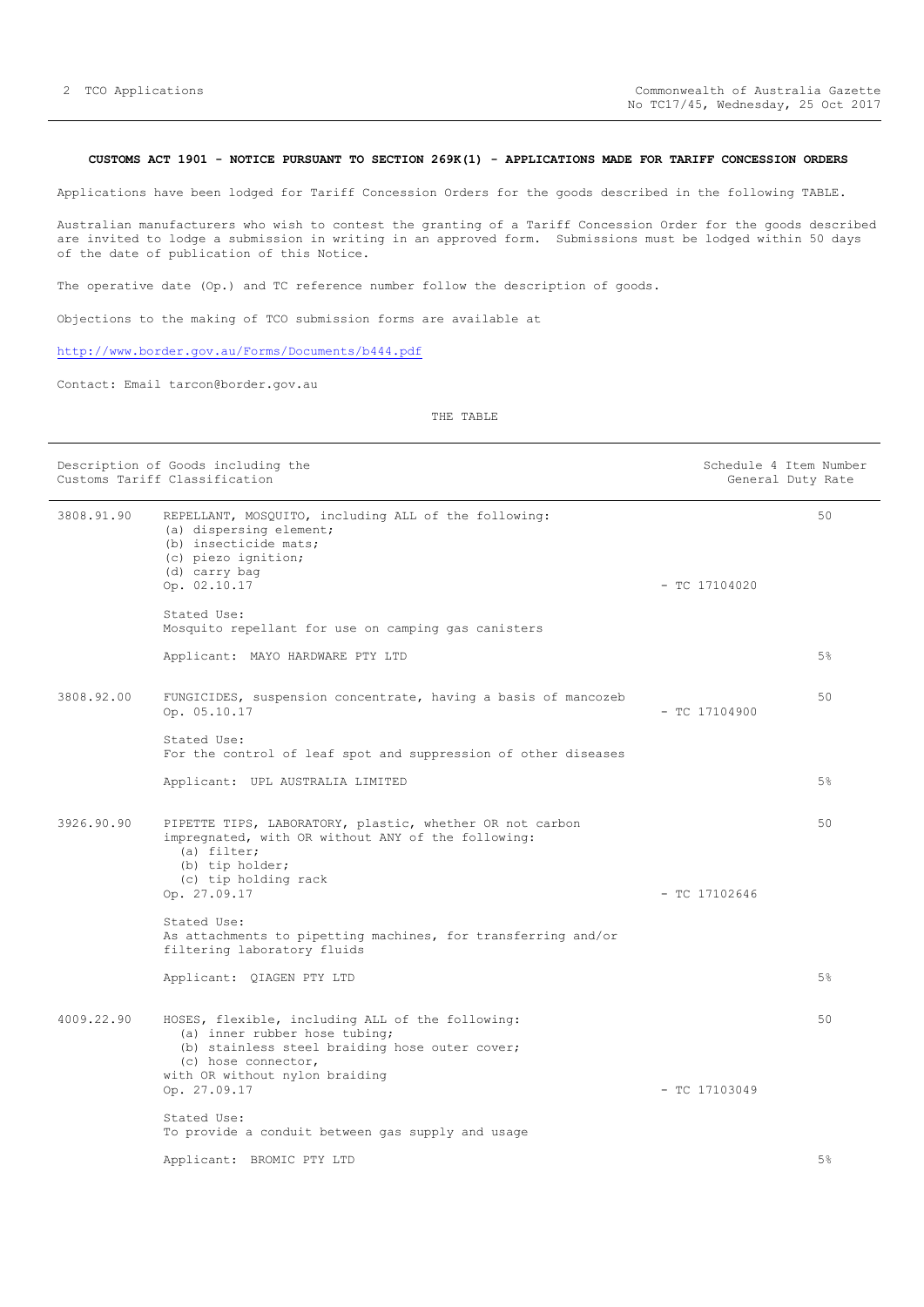| Description of Goods including the<br>Customs Tariff Classification |                                                                                                                                                                                                                                                                                                                                                                                                                                                                                                                                                                                                                                                                                                                                                                                                                                                                                                                                                                         | Schedule 4 Item Number<br>General Duty Rate |       |
|---------------------------------------------------------------------|-------------------------------------------------------------------------------------------------------------------------------------------------------------------------------------------------------------------------------------------------------------------------------------------------------------------------------------------------------------------------------------------------------------------------------------------------------------------------------------------------------------------------------------------------------------------------------------------------------------------------------------------------------------------------------------------------------------------------------------------------------------------------------------------------------------------------------------------------------------------------------------------------------------------------------------------------------------------------|---------------------------------------------|-------|
| 7326.90.90                                                          | PANELS, insulated, including ALL of the following:<br>(a) polyisocyanurate foam inner core with steel sheeting on<br>both sides;<br>(b) length NOT less than 11 500 mm;<br>(c) width being ONE or MORE of the following sizes:<br>$(i)$ 538 mm;<br>(iii) 567 mm;<br>$(iii)$ 575 mm;<br>$(iv)$ 610 mm                                                                                                                                                                                                                                                                                                                                                                                                                                                                                                                                                                                                                                                                    |                                             | 50    |
|                                                                     | For the purpose of this order a tolerance of $+10$ % or $-10$ % is<br>allowable for (c)<br>Op. 26.09.17                                                                                                                                                                                                                                                                                                                                                                                                                                                                                                                                                                                                                                                                                                                                                                                                                                                                 | $-$ TC 17102110                             |       |
|                                                                     | Stated Use:<br>Goods will be further processed in Australia into insulated<br>garage doors                                                                                                                                                                                                                                                                                                                                                                                                                                                                                                                                                                                                                                                                                                                                                                                                                                                                              |                                             |       |
|                                                                     | Applicant: TIGER BUILDING SYSTEMS PTY LTD                                                                                                                                                                                                                                                                                                                                                                                                                                                                                                                                                                                                                                                                                                                                                                                                                                                                                                                               |                                             | $5\%$ |
| 8434.20.00                                                          | SOFT CHEESE MAKING MACHINES, stainless steel construction,<br>programmable logic controlled, being ONE or MORE of the<br>following:<br>(a) curd loading AND cutting machines, including ALL of the<br>following:<br>(i) loader hopper with feeding auger;<br>(ii) cutter with rotary disk with 4 knives;<br>(iii) safety sensors,<br>(b) continuous stretching AND cooking machines with OR without<br>dry salt dosage unit with conveying extruder pipe,<br>including ALL of the following:<br>(i) steam pressure reducer;<br>(ii) double pre-stretching auger;<br>(iii) stretching system with rotary paddle wheel,<br>(c) carousel moulding AND pre-hardening machines, including ALL<br>of the following:<br>$(i)$ 8 feeding augers;<br>(ii) built in electronic piece counter;<br>(iii) block shape moulded product NOT greater than 3 kg,<br>(d) brining vats with water jets<br>Op. 26.09.17<br>Stated Use:<br>Production of pasta filata cheese from blown curd | $-$ TC 17102454                             | 50    |
|                                                                     | Applicant: GEA PROCESS ENGINEERING PTY LTD                                                                                                                                                                                                                                                                                                                                                                                                                                                                                                                                                                                                                                                                                                                                                                                                                                                                                                                              |                                             | 5%    |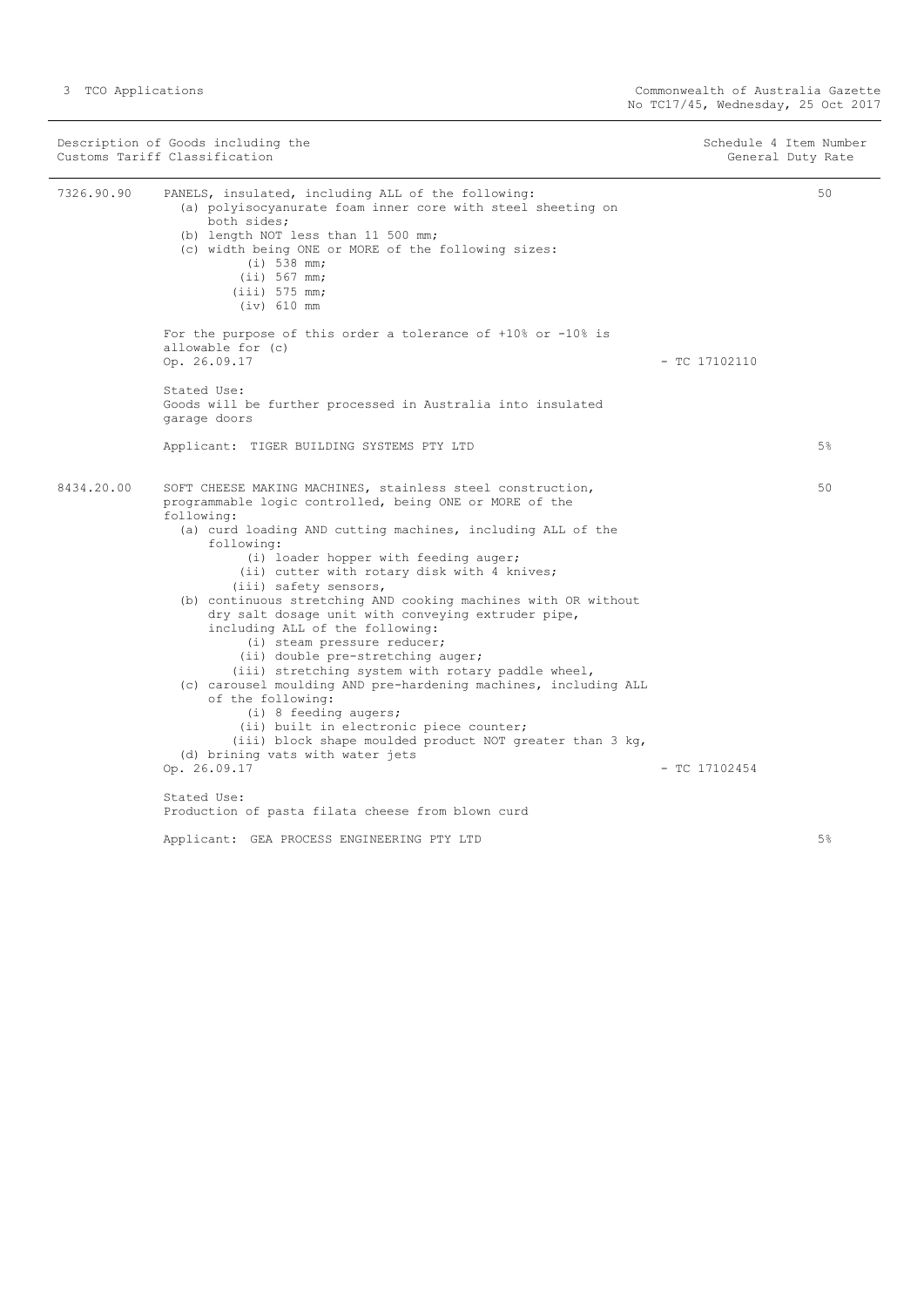|            | Description of Goods including the<br>Customs Tariff Classification                                                                                                                                                                                                          |                 | Schedule 4 Item Number<br>General Duty Rate |
|------------|------------------------------------------------------------------------------------------------------------------------------------------------------------------------------------------------------------------------------------------------------------------------------|-----------------|---------------------------------------------|
| 8477.80.00 | PLASTIC POUCH MAKING MACHINES, including ALL of the following:<br>(a) plastic film feeder;<br>(b) beam AND gripper pouch transporters;<br>(c) pouch aperture inserter<br>Op. 28.09.17                                                                                        | $-$ TC 17103295 | 50                                          |
|            | Stated Use:<br>For making plastic pouches used for purposes such as storing and<br>transporting yogurt                                                                                                                                                                       |                 |                                             |
|            | Applicant: SCHOLLE IPN PTY LTD                                                                                                                                                                                                                                               |                 | $5\%$                                       |
| 8481.30.00 | VALVES, BALL CHECK, plastic<br>Op. 29.09.17                                                                                                                                                                                                                                  | $-$ TC 17103323 | 50                                          |
|            | Stated Use:<br>For controlling the flow of fluids in goods such as hand<br>operated skin care lotion dispensers used on plastic containers                                                                                                                                   |                 |                                             |
|            | Applicant: DEB AUSTRALIA PTY LTD                                                                                                                                                                                                                                             |                 | 5%                                          |
| 8481.40.00 | VALVES, RELIEF, UTILITY BOILER PRE-HEATER, having ALL of the<br>following:<br>(a) pilot with lift lever NOT less than 2 bar and NOT greater<br>than 257 bar;<br>(b) condensate trap;<br>(c) inlet diameter NOT less than 101 mm;<br>(d) outlet diameter NOT less than 152 mm |                 | 50                                          |
|            | Op. 19.09.17                                                                                                                                                                                                                                                                 | $-$ TC 17100592 |                                             |
|            | Stated Use:<br>Pressure relief safety valve for utility boiler preheater                                                                                                                                                                                                     |                 |                                             |
|            | Applicant: JKC AUSTRALIA LNG PTY LTD                                                                                                                                                                                                                                         |                 | $5\%$                                       |
| 8544.20.00 | CO-AXIAL INSTRUMENT CABLE, DOWNHOLE, having ALL of the following:<br>(a) copper core;<br>(b) ETFE insulation;<br>(c) stainless steel OR inconel metal jacket (armour);<br>(d) polypropylene encapsulation<br>Op. 21.09.17                                                    | $-$ TC 17101310 | 50                                          |
|            | Stated Use:<br>Downhole instrument cable                                                                                                                                                                                                                                     |                 |                                             |
|            | Applicant: QTEQ PTY LTD                                                                                                                                                                                                                                                      |                 | $5\%$                                       |
| 8544.30.00 | KITS, MOTOR VEHICLE WIRING, consisting of ALL of the following:<br>(a) wiring harness;<br>(b) multi-pin socket AND/OR socket housing;<br>(c) cable ties,<br>with OR without EITHER of the following:<br>(i) trailer connection socket;<br>(ii) cables                        |                 | 50                                          |
|            | Op. 27.09.17                                                                                                                                                                                                                                                                 | $-$ TC 17103046 |                                             |
|            | Stated Use:<br>For the transmission of motor vehicle signals and/or electrical<br>power and for connections to trailers                                                                                                                                                      |                 |                                             |
|            | Applicant: VOLKSWAGEN GROUP AUSTRALIA PTY LTD                                                                                                                                                                                                                                |                 | 5%                                          |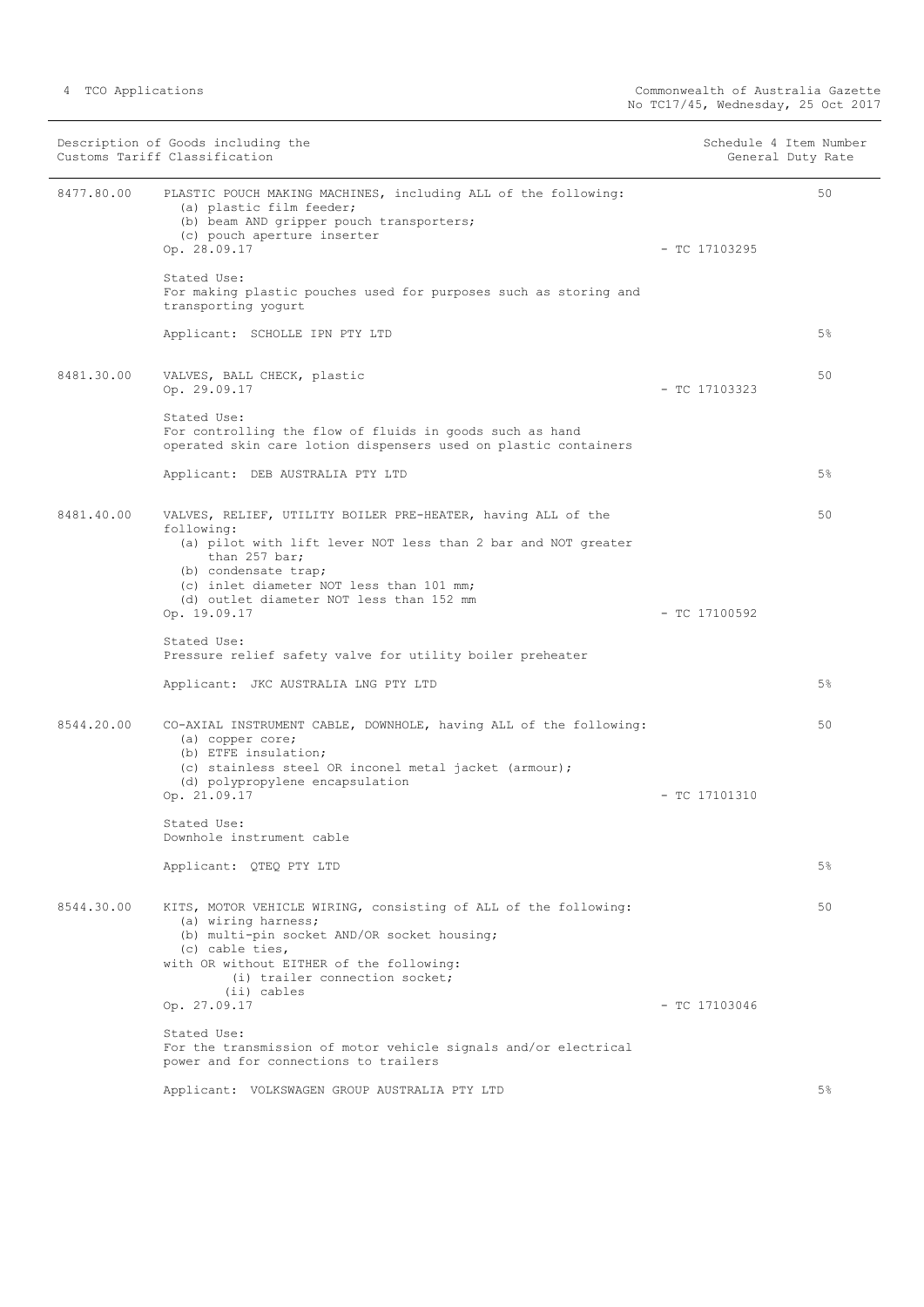# CUSTOMS ACT 1901 - NOTICE PURSUANT TO SECTION 269R(1) - TARIFF CONCESSION ORDERS MADE

Tariff Concession Order has been made for the goods described in the following TABLE.

 The operative date (Op.) and TC reference No. follow the description of goods. Local manufacturers of substitutable goods may request the revocation of TCOs at any time.

THE TABLE

| Description of Goods including the<br>Customs Tariff Classification | Schedule 4 Item Number<br>Last Date of Effect<br>General Duty Rate |    |
|---------------------------------------------------------------------|--------------------------------------------------------------------|----|
| 8479.89.90                                                          | CUTTING MACHINES, MEDICINE BLISTER PACK SHEET, programmable        | 50 |